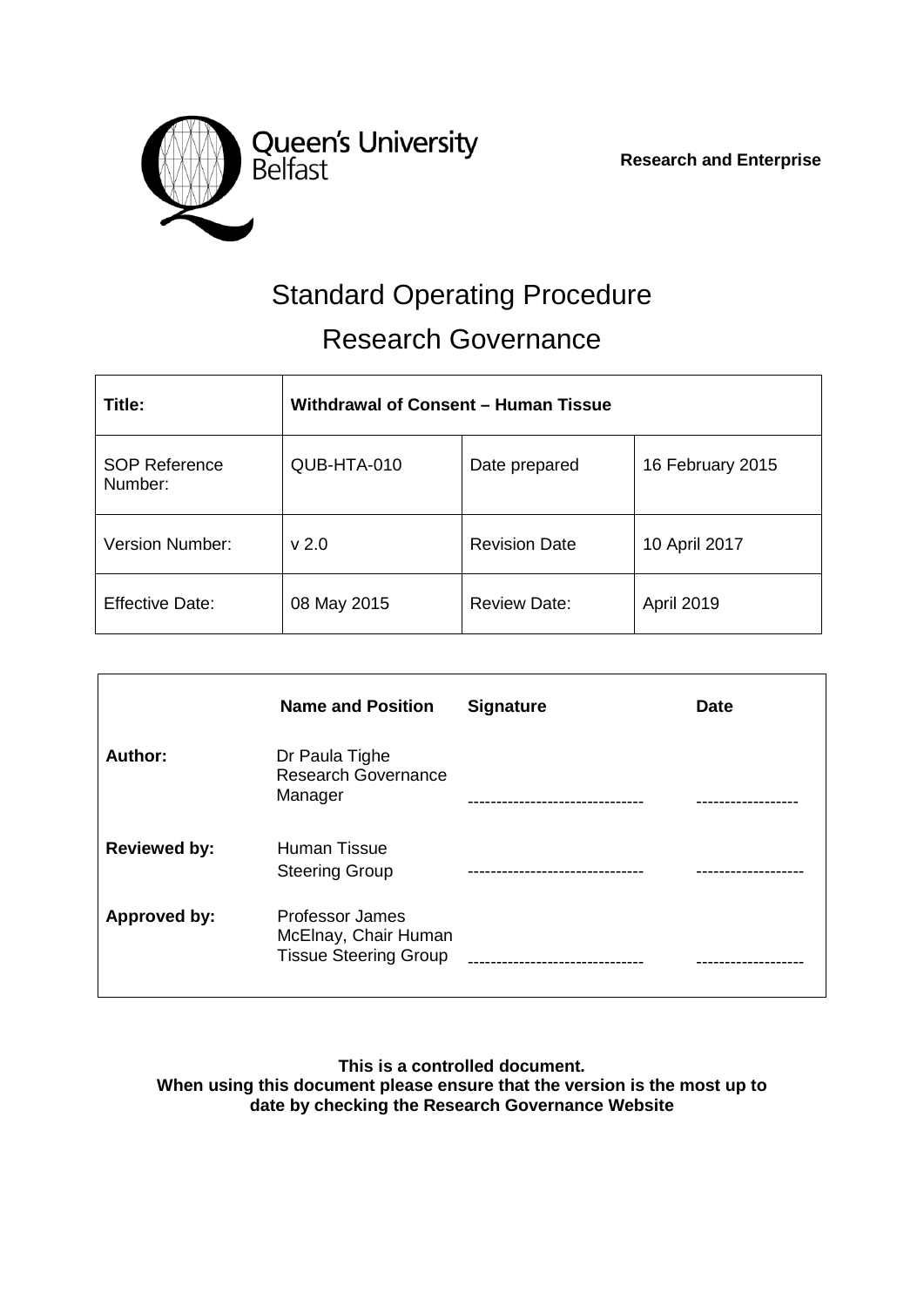# **Do Not Copy**

Revision Log

| <b>Previous Version</b> | Date of             | Reason for                    | New Version |
|-------------------------|---------------------|-------------------------------|-------------|
| number                  | Review/Modification | Review/Modification           | Number      |
| Version 1.0             | 10 April 2017       | Review in response to         | Version 2.0 |
|                         |                     | Human Tissue                  |             |
|                         |                     | Authority's Codes of          |             |
|                         |                     | <b>Practice and Standards</b> |             |
|                         |                     | update.                       |             |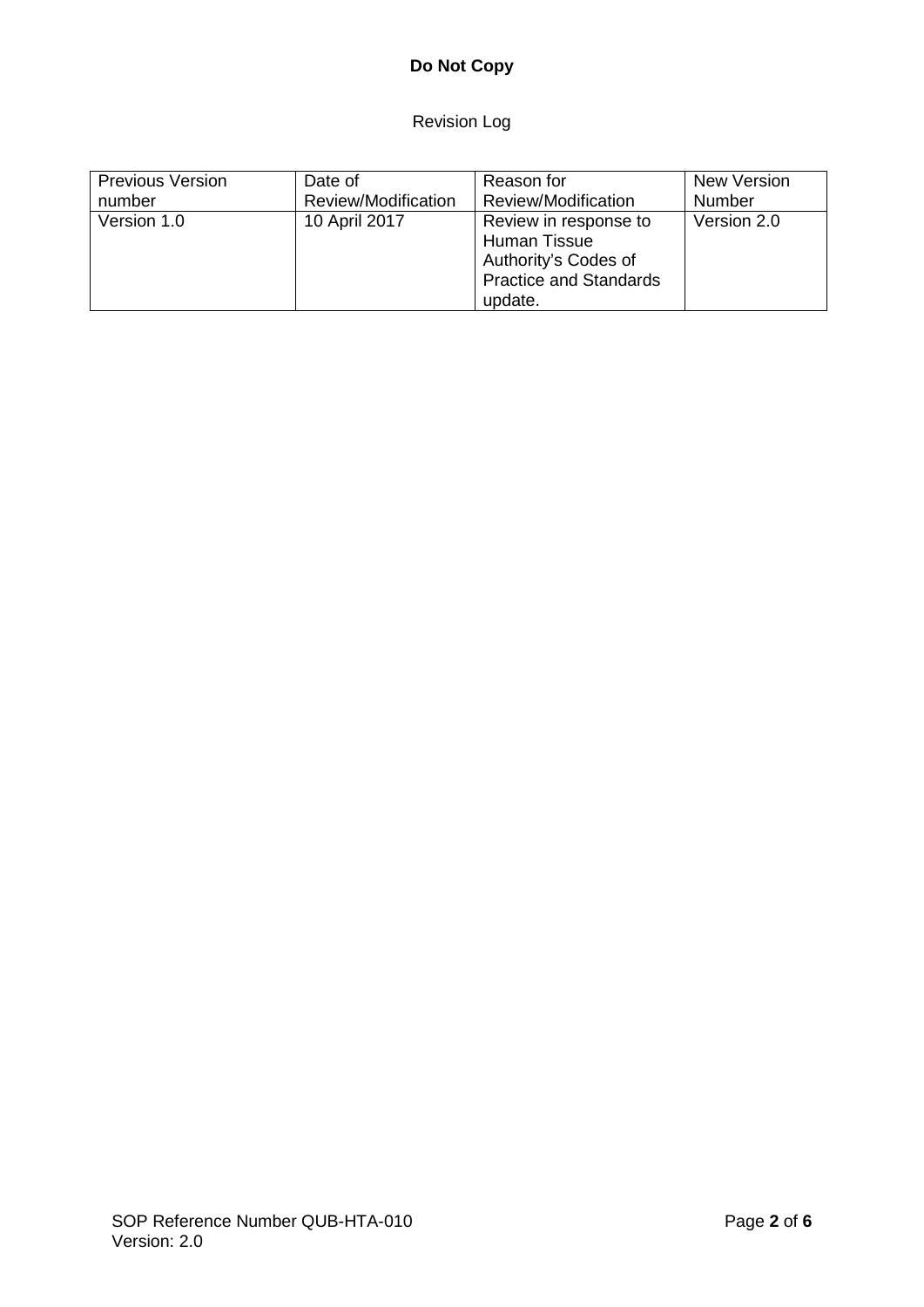# **1. Purpose**

This Standard Operating Procedure (SOP) describes the process to be followed if a research participant wishes to withdraw his or her consent for use of human tissue samples donated for research purposes, as defined by the Human Tissue Act 2004 (HT Act).

#### **2. Introduction**

The HT Act came into force on the 1 September 2006 and provides a framework for regulation of research involving the removal, storage, use and disposal of human tissue. In order to meet the requirements of the HT Act all relevant material used for research purposes must be stored with appropriate consent stored and entered on the Queen's Online (QOL) Tissue Register to ensure traceability. This SOP should be read in conjunction with the Human Tissue Authority (HTA) Code of Practice and Stnadards E Research and Code of Practice A Guiding Principles and the Fundamental Principle of Consent.

# **3. Scope**

This SOP applies to all members of University staff; both academic and support staff, as defined by Statute 1 and includes honorary staff and students who are involved in the receipt, tracking and storage of relevant material in the areas under the HTA research licences at Queen's University Belfast.

Note: Human tissue samples collected as part of a clinical trial of an investigative medicinal product (CTIMP) or samples acquired and stored within the Northern Ireland Biobank (NIB) will have their own procedures and requirements and should not follow this SOP.

#### **4. Responsibilities**

# **4.1 Designated Individual**

The Designated Individual (DI) is responsible for ensuring that appropriate procedures are in place for the withdrawal of consent**.**

# **4.2 Person Designated**

The Person Designated (PD) is responsible for providing advice and guidance on procedures in their area as required.

#### **4.3 Chief Investigator or Custodian**

The Chief Investigator (CI) or custodian of the material is responsible for ensuring all procedures are followed regarding withdrawal of consent and that the participant is aware of withdrawal procedures as appropriate.

#### **4.4 Researcher and Support Staff**

The researcher and/or other support staff delegated the tasks in relation to withdrawal of consent must ensure those tasks are carried out in accordance with this SOP and that appropriate records are maintained.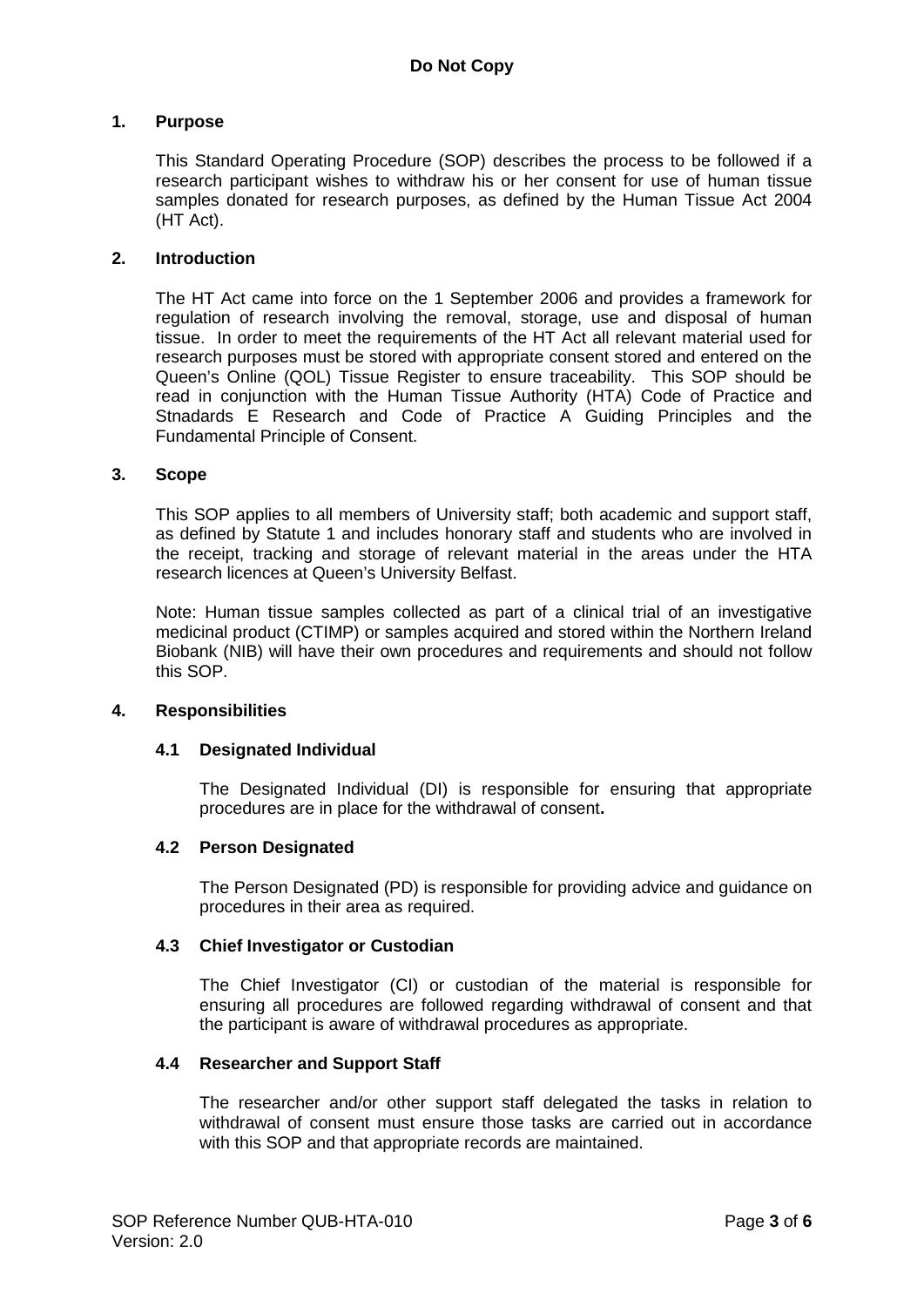# **5. Procedure**

# **5.1 General - Consent**

Consent is the fundamental principle of the HT Act. Appropriate consent must be in place for the removal, storage and use of human tissue for research purposes. Consent is also required for the storage of human tissue (including hair and nails) with the intention of analysing DNA. The Research Governance SOP Informed Consent for Research (QUB-ADRE-004) details the processes for obtaining informed consent.

There are exceptions to the consent requirements under the HT Act. Consent for research is not required if:

- (i) The material is an 'existing holding' (ie collected prior to the 1st September 2006);
- (ii) The material is imported;
- (iii) The material is from a living person and the researcher is unable to identify the person and the specific research project is approved by a recognised Research Ethics Committee (REC) (ie ORECNI or the equivalent statutory ethics committee). A University REC is not considered to be a recognised REC.

It should be noted that although consent is not required for imported material, mechanisms must be in place to provide assurance that the tissue has been obtained with valid consent.

#### **5.2 Withdrawal of Consent**

Participants may choose to withdraw consent verbally or in writing.

When seeking consent, it must be made clear to the participants that they can withdraw their consent for the use of their donated samples and that a decision to withdraw will not affect their clinical care. Participants should be made aware of the practicalities of withdrawal of consent and that it may not be possible to withdraw consent for use of human tissue after a certain point, for example, if the samples have already been used and analysed.

It must also be made clear to participants that if they withdraw from a study, they have a choice regarding whether or not they wish to allow samples donated prior to the date of withdrawal to remain available for use in the research study or whether they wish all samples to be disposed of. The notes section of the Tissue Register must be updated to clearly specify if a participant has withdrawn from a study but has consented to the retention of any samples previously donated.

Where a participant withdraws consent for samples to be used for research purposes, the samples cannot be retained. All stored samples and their derivatives must be disposed of in accordance with the SOP Disposal of Human Tissue (QUB-HTA-002). The Tissue Register must be updated to reflect disposal and the reason why (ie participant withdrawal and disposal in accordance with the participant's wishes).

The participant consent form should be retained for audit purposes and clearly marked to indicate that the consent for use of tissue samples has been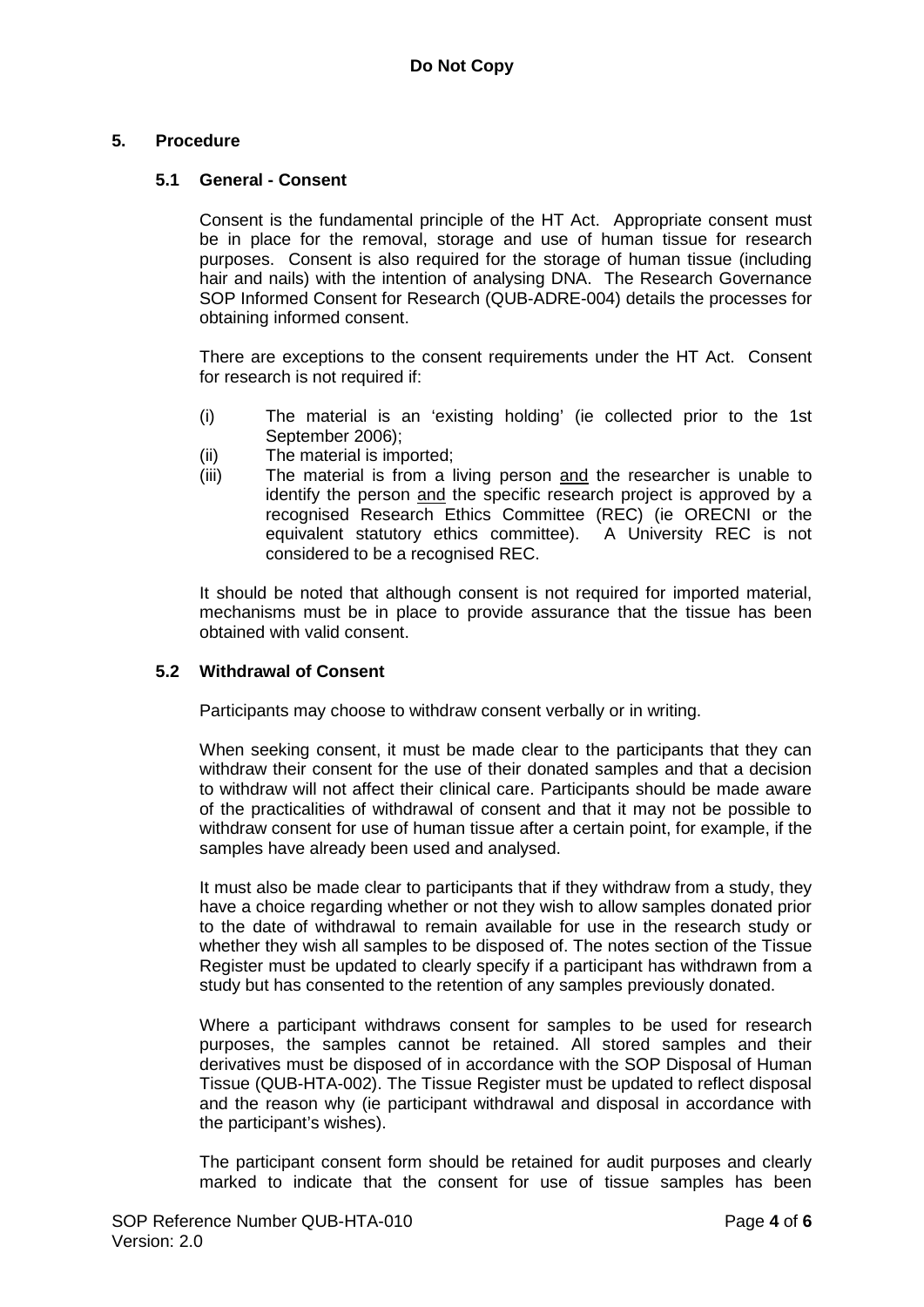withdrawn and signed and dated by the individual recording the withdrawal of consent.

# **5.3 Acknowledgement for Withdrawal of Consent**

Where consent for retention of samples has been withdrawn, researchers should send an acknowledgment to the participant confirming sample disposal. A copy of this acknowledgement must be maintained in the study master file. An example letter is attached as Appendix 1.

# **6. References**

Human Tissue Authority Code of –Practice and Standards E Research <https://www.hta.gov.uk/hta-codes-practice-and-standards> (last access April 2017)

Human Tissue Authority Code of Practice A Guiding Principles and the Fundamental Principle of Consent

<https://www.hta.gov.uk/hta-codes-practice-and-standards> (last access April 2017)

Human Tissue Authority definition of relevant material [http://www.hta.gov.uk/legislationpoliciesandcodesofpractice/definitionofrelevantmateria](http://www.hta.gov.uk/legislationpoliciesandcodesofpractice/definitionofrelevantmaterial.cfm) [l.cfm](http://www.hta.gov.uk/legislationpoliciesandcodesofpractice/definitionofrelevantmaterial.cfm) (last accessed April 2017)

# **7. Appendices**

Appendix 1 Letter to confirm donor withdrawal of consent and sample disposal